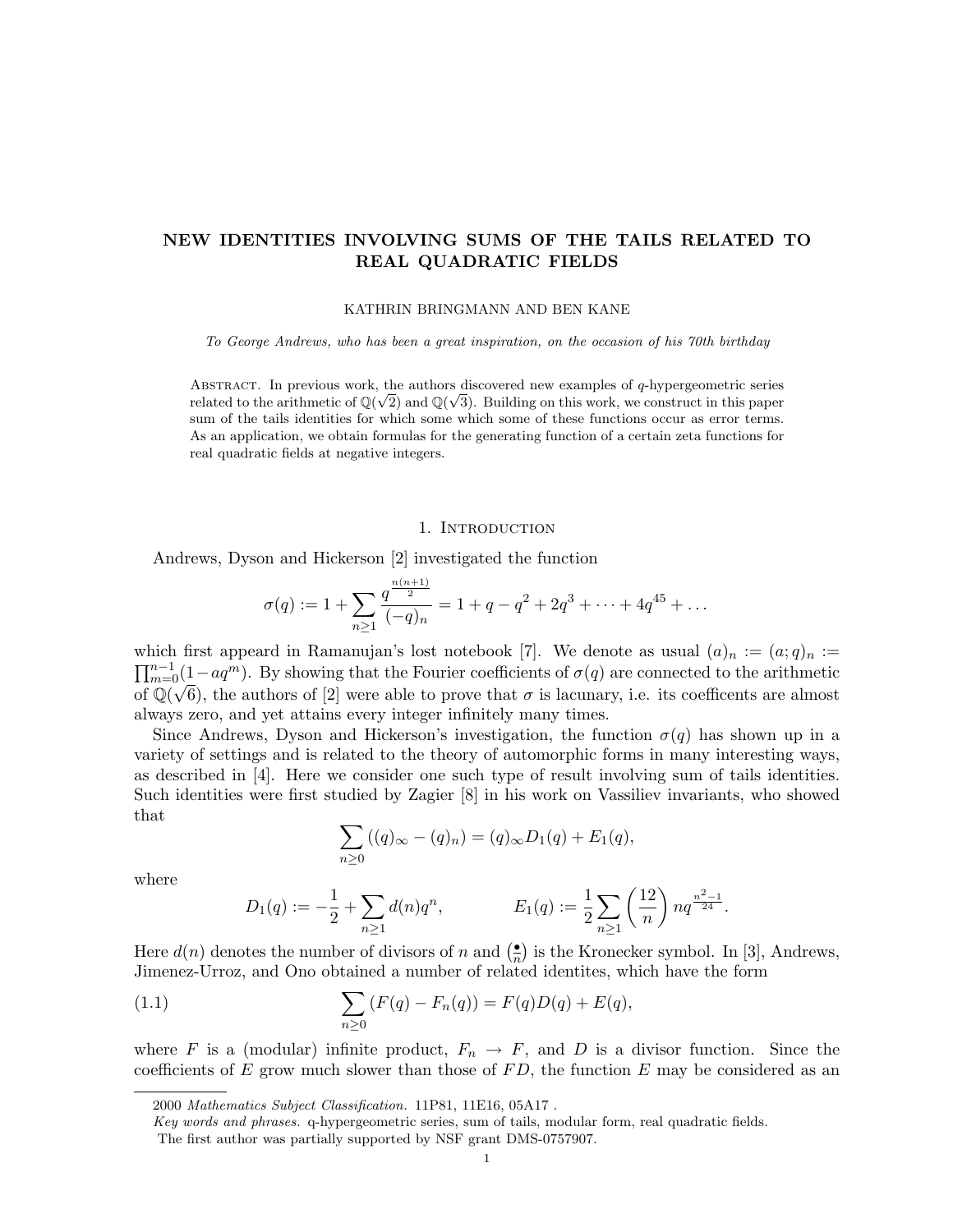"error series". Of particular interest are special cases of (1.1) in which the "error series" is  $\sigma(q)$ , for example the following formula which can be found in Ramanujan's lost notebook

(1.2) 
$$
\sum_{n\geq 0} ((-q)_{\infty} - (-q)_{n}) = (-q)_{\infty} D_{1}(q) + \frac{1}{2} \sigma(q).
$$

In [4], the authors discovered 8 additional examples of q-hypergeometric series related to the arithmetic of  $\mathbb{Q}(\sqrt{2})$  and  $\mathbb{Q}(\sqrt{3})$  including the functions

$$
f(q) := \sum_{n\geq 0} \frac{(q)_{2n}}{(-q)_{2n+1}} q^n, \qquad h(q) := \sum_{n\geq 0} \frac{(q)_{2n+1}}{(-q)_{2n+2}} q^{n+1}.
$$

Using the theory of Bailey pairs, it was shown in [4] that

(1.3) 
$$
q f(q^2) = \sum_{\mathbf{a} \subset O_K} \left( \frac{-4}{\mathcal{N}(\mathbf{a})} \right) q^{\mathcal{N}(\mathbf{a})},
$$

(1.4) 
$$
h(q) = -\sum_{\mathbf{a} \subset O_K} (-1)^{\mathcal{N}(\mathbf{a})} q^{\mathcal{N}(\mathbf{a})},
$$

where  $K := \mathbb{Q}(\sqrt{2})$ 2),  $O_K$  is the ring of integers of K, the sum runs over all ideals of  $O_K$ , and N denotes the norm of an ideal. As in the case of  $\sigma$ , the identities in (1.3) and (1.4) imply arithmetic information about the coefficients of  $f$  and  $h$  including lacunary behavior.

In this note we consider sums of tails identities resembling (1.2) which involve the functions f and h as "error series". To state our results, for  $i \in \{0,1\}$  we define

$$
\theta_i(q):=\sum_{n\in\mathbb{Z}}q^{\frac{1}{2}(2n+i)^2}
$$

and, denoting as usual the q-binomial coefficients by  $\begin{bmatrix} A \\ B \end{bmatrix} := \frac{(q)_A}{(q)_B(q)}$  $\frac{(q)_{A}}{(q)_{B}(q)_{A-B}}$ , we let its "finite companion" be given by

$$
\theta_{i,n}(q) := (q)_n \sum_{j \in \mathbb{Z}} \left[ \begin{array}{c} 2n+1 \\ n-2j \end{array} \right] q^{\frac{1}{2}(2j+i)^2}.
$$

We note that  $\lim_{n\to\infty} \theta_{i,n}(q) = \theta_i(q)$  and that the theta series  $\theta_i(q^2)$  are modular forms which can be expressed as an infinite product, namely they can be written  $\theta_0\left(q^{\frac{1}{2}}\right) = \frac{(q^2;q^2)_{\infty}^5}{(q)_{\infty}^2(q^4;q^4)_{\infty}^2}$  and  $\theta_1(q^2) = 2q \frac{(q^{16};q^{16})^2_{\infty}}{(q^8;q^8)_{\infty}}$ . Moreover, we define

$$
D_2(q) := \sum_{n=1}^{\infty} d_o(n) q^n,
$$

where  $d_0(n)$  counts the number of odd divisors of n.

Theorem 1.1. We have the sum of tails identities

$$
(1.5) \qquad \sum_{n\geq 0} \left( \frac{\theta_0(q)}{(q)_{\infty}(q;q^2)_{\infty}} - \frac{\theta_{0,n}(q)}{(q)_n(q;q^2)_{n+1}} \right) = 2 \frac{\theta_0(q)}{(q)_{\infty}(q;q^2)_{\infty}} D_2(q) - h(q),
$$

$$
(1.6) \qquad \sum_{n\geq 0} \left( \frac{\theta_1(q)}{(q)_{\infty}(q;q^2)_{\infty}} - \frac{\theta_{1,n}(q)}{(q)_n(q;q^2)_{n+1}} \right) = 2 \frac{\theta_1(q)}{(q)_{\infty}(q;q^2)_{\infty}} D_2(q) + q^{\frac{1}{2}} f(q).
$$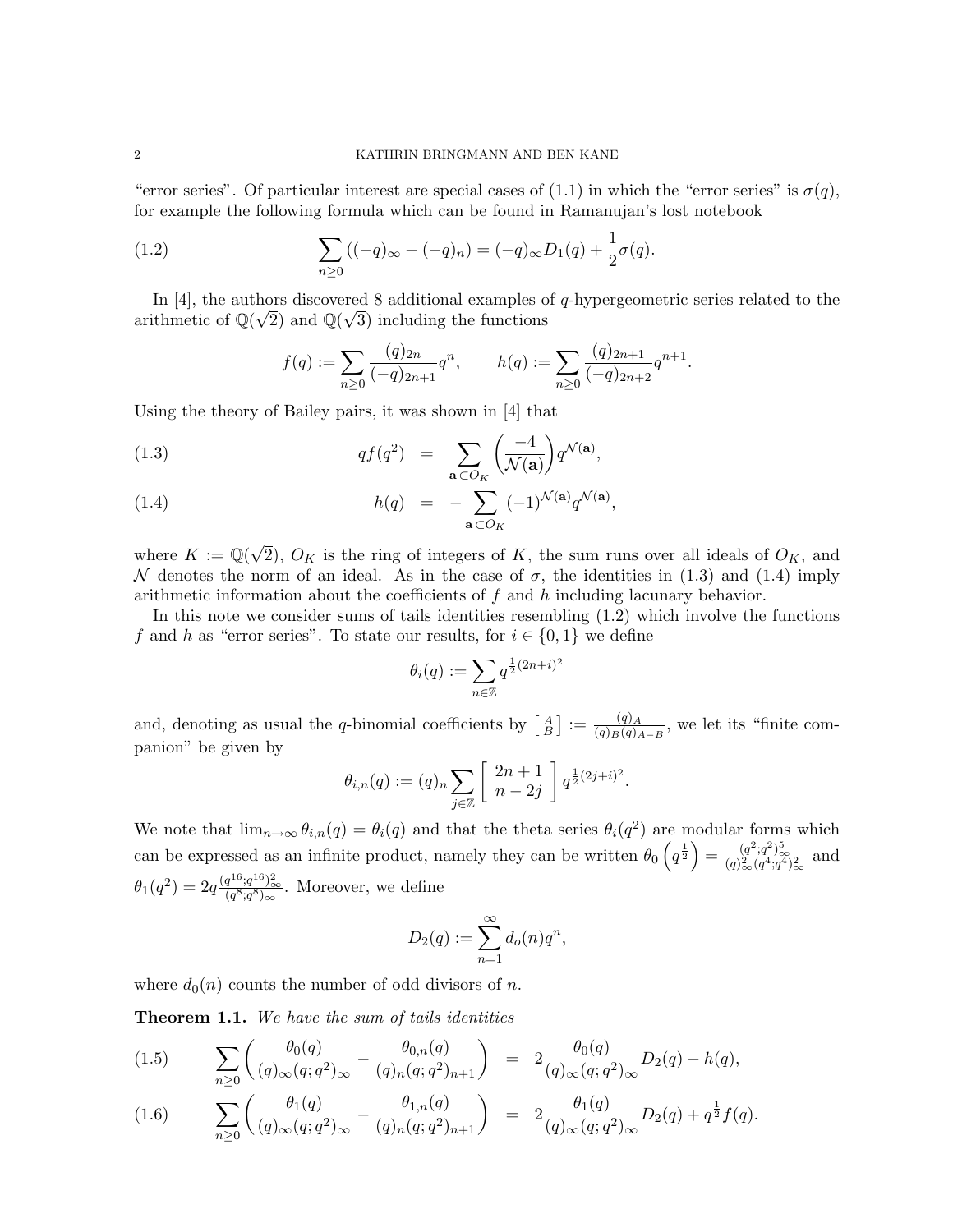As an application, we next consider formulas for the generating function of the following zeta functions for real quadratic fields at negative integers, paralleling the results obtained in [8] and [3]. For this define the usual Hecke L-function  $\zeta_K(s)$  for K and a twisted zeta-function  $\zeta_K(s)$ by

$$
\zeta_K(s) := \sum_{\mathbf{a} \subset O_K} \mathcal{N}(\mathbf{a})^{-s}, \qquad \widetilde{\zeta_K}(s) := \sum_{\mathbf{a} \subset O_K} \left( \frac{-4}{\mathcal{N}(\mathbf{a})} \right) \mathcal{N}(\mathbf{a})^{-s}.
$$

Theorem 1.1 will give us the following formulas from which  $\zeta_K(s)$  and  $\widetilde{\zeta_K}(s)$  may be calculated at negative integers.

**Theorem 1.2.** As a power series in  $t$ , we have the equations

(1.7) 
$$
- \sum_{n\geq 0} \frac{\theta_{0,n}(-e^{-t})}{(-e^{-t};-e^{-t})_n(-e^{-t};e^{-2t})_{n+1}} = \sum_{n\geq 1} (-1)^n \zeta_K(-n) \frac{t^n}{n!},
$$

(1.8) 
$$
\sum_{n\geq 0} \frac{\theta_{1,n}(-e^{-t})}{(-e^{-t};-e^{-t})_n(-e^{-t};e^{-2t})_{n+1}} = \sum_{n\geq 1} \left(-\frac{1}{2}\right)^n \widetilde{\zeta_K}(-n) \frac{t^n}{n!}.
$$

We note that similarly we could also consider the limiting behavior at other odds roots of unity.

This paper is organized as follows. In Section 2, we first introduce an auxilliary function with an extra parameter, which is in special cases related to  $f$  and  $h$ , and thus also to the arithmetic of K. This auxiliary function also has some nice combinatorial meaning. We then show that this function is the "error series" in a sum of tails identity. In Section 3, we use the results from Section 2 to prove Theorem 1.1. We conclude section 3 with another sums of tails result involving h, but where  $h(q)$  is not the "error series." Finally, we will establish the formulas for  $\zeta_K(s)$  and  $\zeta_K(s)$  at negative integers in Section 4.

### **ACKNOWLEDGEMENTS**

The authors thank George Andrews and Jeremy Lovejoy for fruitful conversations. Moreover, they thank Ken Ono for helpful comments on an earlier version of the paper.

### 2. An Auxilliary Function

We will first investigate the properties of an auxilliary function which we will then bootstrap to obtain the main results for  $f$  and  $h$ . To this end, we define

$$
g_z(q) := \sum_{n \geq 0} \frac{(q)_n}{(-q)_{n+1}} z^{-n} q^{\frac{n}{2}}.
$$

We will see in equation (2.6) that  $z^{-1}qg_z(q^2)$  is the generating function for a natural combinatorial object. For this recall that an *overpartition* of the integer  $n$  is a partition, where the last occurence of each part may be overlined. Denote by  $P$  the set of overpartitions into odd parts where the largest part must be overlined. If we denote the largest part by  $L(\Lambda)$  and the number of parts by  $M(\Lambda)$ , then the coefficient of  $z^{-m}q^n$  in  $z^{-1}qg_z(q^2)$  is the number of overpartitions  $\Lambda \in P$  of n with  $M(\Lambda) = m$ , weighted by  $\left(\frac{-4}{L(\Lambda)}\right)$ .

We will particularly be interested in the two specializations  $z = \pm 1$ . For the specialization  $z = 1$ , the *n*-th Fourier coefficient of  $qg_{+1}(q^2)$  equals

$$
\#\{\Lambda \in P : L(\Lambda) \equiv 1 \pmod{4}\} - \#\{\Lambda \in P : L(\Lambda) \equiv 3 \pmod{4}\},\
$$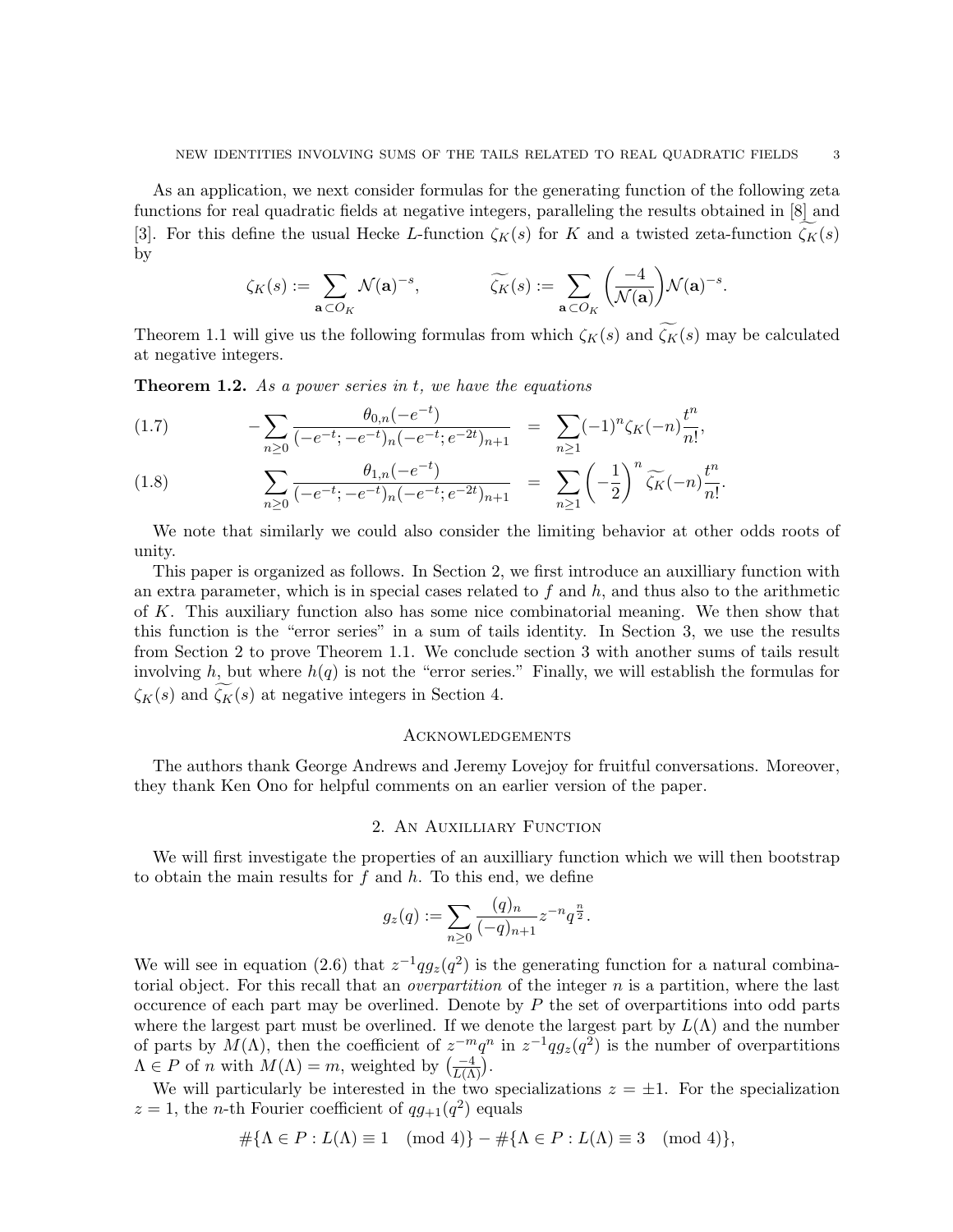while the *n*-th coefficient of  $qg_{-1}(q^2)$  equals

$$
\#\{\Lambda \in P : L(\Lambda) \equiv 2M(\Lambda) + 1 \pmod{4}\} - \#\{\Lambda \in P : L(\Lambda) \not\equiv 2M(\Lambda) + 1 \pmod{4}\}.
$$

However, we will see that the coefficients of  $qg_{\pm 1}(q^2)$  will always be equal up to absolute value, due to the following relations with  $f(q)$  and  $h(q)$ :

$$
\frac{1}{2} (g_{+1}(q) + g_{-1}(q)) = f(q),
$$
  

$$
\frac{1}{2} (g_{+1}(q) - g_{-1}(q)) = q^{-\frac{1}{2}} h(q).
$$

Taking  $q \to q^2$  and adding the two above equations relates the coefficients of  $g_1(q)$  to the arithmetic of  $O_K$  by

(2.1) 
$$
qg_{+1}(q^2) = qf(q^2) + h(q^2) = \sum_{\mathbf{a} \subset O_K} \left[ \left( \frac{-4}{\mathcal{N}(\mathbf{a})} \right) - \frac{1 + (-1)^{\mathcal{N}(\mathbf{a})}}{2} i^{\mathcal{N}(\mathbf{a})} \right] q^{\mathcal{N}(\mathbf{a})},
$$

which follows from equations  $(1.3)$  and  $(1.4)$ . Here we have used the fact that there is a unique ideal of  $O_K$  of norm 2, so  $h(q^2)$  is precisely the generating function for the elements of norm  $2n$ , weighted by  $-i^{2n}$ . Subtracting the two equations yields

(2.2) 
$$
qg_{-1}(q^2) = qf(q^2) - h(q^2) = \sum_{\mathbf{a} \subset O_K} \left[ \left( \frac{-4}{\mathcal{N}(\mathbf{a})} \right) + \frac{1 + (-1)^{\mathcal{N}(\mathbf{a})}}{2} i^{\mathcal{N}(\mathbf{a})} \right] q^{\mathcal{N}(\mathbf{a})}.
$$

*Remark.* Since  $\left(\frac{-4}{2n}\right) = 0$  and  $1 + (-1)^{2n+1} = 0$ , it follows that the absolute value of the *n*-th Fourier coefficient of both  $qg_{+1}(q^2)$  and  $qg_{-1}(q^2)$  equals the number of ideals of  $O_K$  of norm n. Hence, although the coefficients of these series are not multiplicative, they are multiplicative up to  $\pm 1$ .

We next show a sum of the tail-identity involving the functions  $g_z$ . For this, we let

$$
\mathcal{D}_z(q) := \sum_{n \geq 1} \frac{z^{-1} q^{n + \frac{1}{2}}}{1 - z^{-1} q^{n + \frac{1}{2}}} - \sum_{n \geq 0} \frac{z q^{n - \frac{1}{2}}}{1 - z q^{n - \frac{1}{2}}}.
$$

Theorem 2.1. We have

$$
(2.3) \qquad \sum_{n\geq 0} \left( \frac{(zq^{\frac{1}{2}})_{\infty}}{(-zq^{\frac{1}{2}})_{\infty}} - \frac{(zq^{\frac{1}{2}})_{n}}{(-zq^{\frac{1}{2}})_{n+1}} \right) = \frac{(zq^{\frac{1}{2}})_{\infty}}{(-zq^{\frac{1}{2}})_{\infty}} \left( \mathcal{D}_z(q) - 1 + 2D_2(q) \right) - z^{-1}q^{\frac{1}{2}}g_z(q).
$$

This immediately implies the following corollary.

Corollary 2.2. The following equations hold

(2.4) 
$$
\sum_{n\geq 0} \left( \frac{(q^{\frac{1}{2}})_{\infty}}{(-q^{\frac{1}{2}})_{\infty}} - \frac{(q^{\frac{1}{2}})_{n}}{(-q^{\frac{1}{2}})_{n+1}} \right) = 2 \frac{(q^{\frac{1}{2}})_{\infty}}{(-q^{\frac{1}{2}})_{\infty}} D_2(q) - q^{\frac{1}{2}} g_1(q),
$$

(2.5) 
$$
\sum_{n\geq 0} \left( \frac{(-q^{\frac{1}{2}})_{\infty}}{(q^{\frac{1}{2}})_{\infty}} - \frac{(-q^{\frac{1}{2}})_{n}}{(q^{\frac{1}{2}})_{n+1}} \right) = 2 \frac{(-q^{\frac{1}{2}})_{\infty}}{(q^{\frac{1}{2}})_{\infty}} D_2(q) + q^{\frac{1}{2}} g_{-1}(q).
$$

*Proof.* ¿From Theorem 1 of [3] with  $a = -zq^{\frac{1}{2}}$  and  $t = zq^{-\frac{1}{2}}$ , one may easily deduce that

$$
\sum_{n\geq 1}\left(\frac{(zq^{-\frac{1}{2}})_{\infty}}{(-zq^{\frac{1}{2}})_{\infty}}-\frac{(zq^{-\frac{1}{2}})_{n}}{(-zq^{\frac{1}{2}})_{n}}\right)=\frac{(zq^{-\frac{1}{2}})_{\infty}}{(-zq^{\frac{1}{2}})_{\infty}}\left(\mathcal{D}_z(q)-1+2\mathcal{D}_2(q)\right)+1+\sum_{n\geq 1}\frac{(-z^{-1}q^{\frac{1}{2}})_{n}}{(z^{-1}q^{\frac{3}{2}})_{n}}(-1)^n q^n.
$$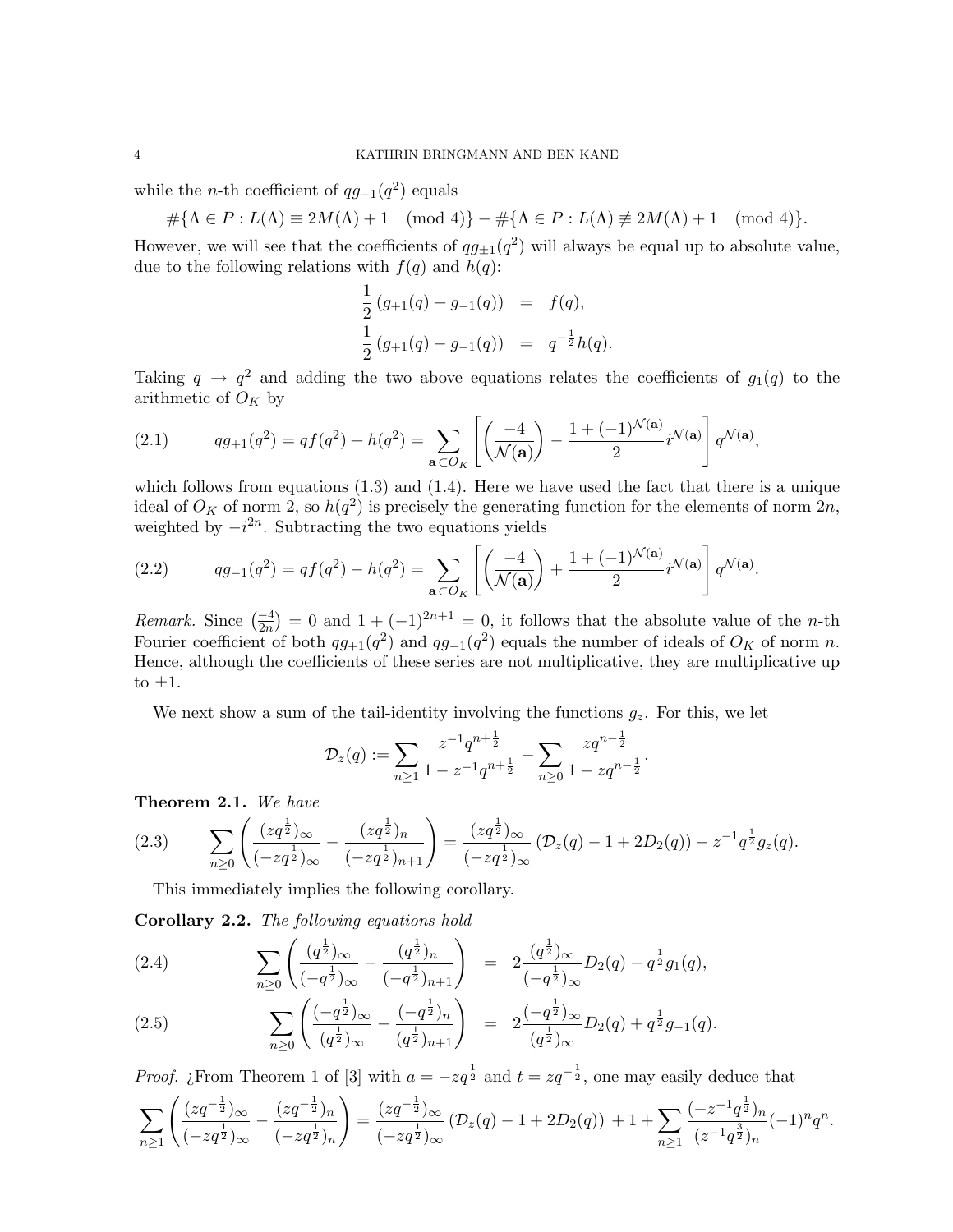### NEW IDENTITIES INVOLVING SUMS OF THE TAILS RELATED TO REAL QUADRATIC FIELDS  $\qquad \ \ \, 5$

Dividing both sides by  $1 - zq^{-\frac{1}{2}} = -zq^{-\frac{1}{2}}(1 - z^{-1}q^{\frac{1}{2}})$  and shifting the sum of tails gives

$$
\sum_{n\geq 0} \left( \frac{(zq^{\frac{1}{2}})_{\infty}}{(-zq^{\frac{1}{2}})_{\infty}} - \frac{(zq^{\frac{1}{2}})_{n}}{(-zq^{\frac{1}{2}})_{n+1}} \right) = \frac{(zq^{\frac{1}{2}})_{\infty}}{(-zq^{\frac{1}{2}})_{\infty}} \left( \mathcal{D}_z(q) - 1 + 2\mathcal{D}_2(q) \right) - z^{-1}q^{\frac{1}{2}} \sum_{n\geq 0} \frac{(-z^{-1}q^{\frac{1}{2}})_{n}}{(z^{-1}q^{\frac{1}{2}})_{n+1}} (-1)^n q^n.
$$

Using Heine's second transformation (cf. [1, p. 11, (2.15)]) with  $a = b = q$ ,  $c = -q^2$ , and  $z = z^{-1}q^{\frac{1}{2}}$  gives that

(2.6) 
$$
g_z(q) = \sum_{n\geq 0} \frac{(-z^{-1}q^{\frac{1}{2}})_n}{(z^{-1}q^{\frac{1}{2}})_{n+1}} (-1)^n q^n.
$$

This gives the claim.  $\square$ 

### 3. Proof of the Main Result

In this section, we will use Theorem 2.2 to obtain the desired sum of tails results for  $f(q)$  and  $h(q)$ . Since the proof of both identities are quite similar, we only prove the first here. We first define

$$
F(q) := \frac{(q^{\frac{1}{2}})_{\infty}}{(-q^{\frac{1}{2}})_{\infty}} + \frac{(-q^{\frac{1}{2}})_{\infty}}{(q^{\frac{1}{2}})_{\infty}}
$$

and its "finite companion"

$$
F_n(q) := \frac{(q^{\frac{1}{2}})_n}{(-q^{\frac{1}{2}})_{n+1}} + \frac{(-q^{\frac{1}{2}})_n}{(q^{\frac{1}{2}})_{n+1}}.
$$

Specializing equation (2.3) once with  $z = 1$  and once  $z = -1$  and then summing gives

$$
\sum_{n\geq 0} (F(q) - F_n(q)) = 2F(q)D_2(q) - 2h(q).
$$

Thus it remains to compute  $F(q)$  and  $F_n(q)$ . Using the Jacobi triple product identity (cf. [5, p. 17]) one obtains

$$
F(q^2) = \frac{1}{(q^2;q^4)_{\infty}(q^2;q^2)_{\infty}} \left( \frac{(q)_{\infty}^2}{(q^2;q^2)_{\infty}} + \frac{(q^2;q^2)_{\infty}^5}{(q^4;q^4)^2(q)_{\infty}^2} \right)
$$
  
= 
$$
\frac{1}{(q^2;q^4)_{\infty}(q^2;q^2)_{\infty}} \left( \sum_{n \in \mathbb{Z}} (-1)^n q^{n^2} + \sum_{n \in \mathbb{Z}} q^{n^2} \right).
$$

Thus

$$
F(q) = \frac{2}{(q;q^2)_{\infty}(q)_{\infty}} \theta_0(q).
$$

To compute  $F_n(q)$  we first rewrite

$$
F_n(q) = \frac{1}{(q;q^2)_{n+1}} \left( \left( q^{\frac{1}{2}} \right)_n^2 \left( 1 - q^{n + \frac{1}{2}} \right) + \left( -q^{\frac{1}{2}} \right)_n^2 \left( 1 + q^{n + \frac{1}{2}} \right) \right)
$$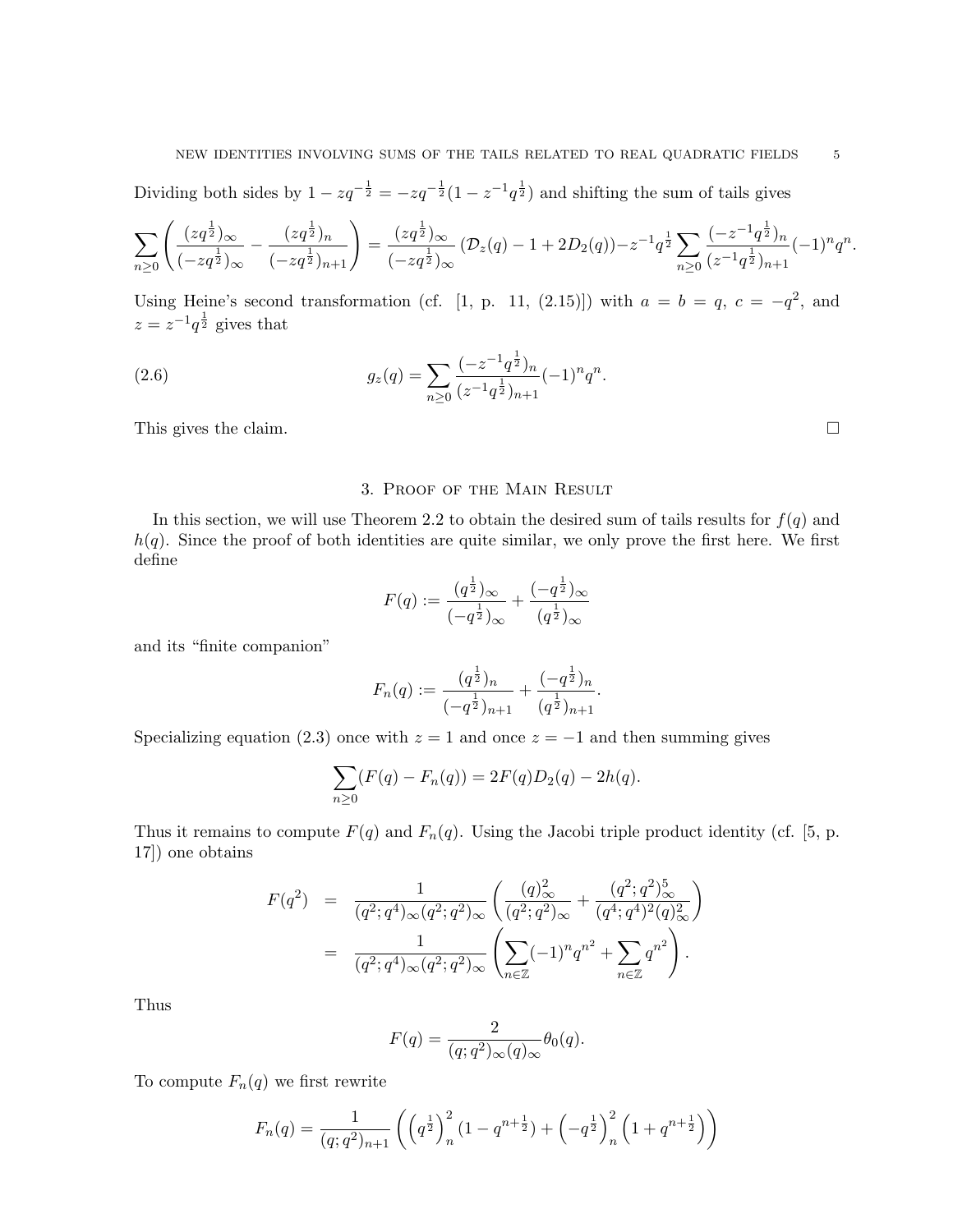and then use McMahon's finite version of the Jacobi triple product identity [6, vol. 2, Section 323] with  $x = q^{-\frac{1}{2}}$  for the first summand and  $x = -q^{-\frac{1}{2}}$  for the second summand. This gives

$$
F_n(q) = \frac{1}{(q;q^2)_{n+1}} \left( \left(1 - q^{n+\frac{1}{2}}\right) \sum_{j \in \mathbb{Z}} \left[ \begin{array}{c} 2n \\ n+j \end{array} \right] (-1)^j q^{\frac{j^2}{2}} + (1 + q^{n+\frac{1}{2}}) \sum_{j \in \mathbb{Z}} \left[ \begin{array}{c} 2n \\ n+j \end{array} \right] q^{\frac{j^2}{2}} \right)
$$
  
\n
$$
= \frac{2}{(q;q^2)_{n+1}} \left( \sum_{j \in \mathbb{Z}} \left[ \begin{array}{c} 2n \\ n+2j \end{array} \right] q^{2j^2} + q^{n+\frac{1}{2}} \sum_{j \in \mathbb{Z}} \left[ \begin{array}{c} 2n \\ n+2j+1 \end{array} \right] q^{2j^2+2j+\frac{1}{2}} \right)
$$
  
\n
$$
= \frac{2}{(q;q^2)_{n+1}} \sum_{j \in \mathbb{Z}} \frac{(q)_{2n}}{(q)_{n+2j+1}(q)_{n-2j}} q^{2j^2} \left(1 - q^{n+2j+1} + q^{n+2j+1}(1 - q^{n-2j})\right)
$$
  
\n
$$
= \frac{2}{(q;q^2)_{n+1}} \sum_{j \in \mathbb{Z}} \left[ \begin{array}{c} 2n+1 \\ n-2j \end{array} \right] q^{2j^2} = \frac{2}{(q;q^2)_{n+1}(q)_n} \theta_{0,n}(\tau).
$$

There is additionally another sum of tails identity related to  $g_z(q)$ . In this case  $g_z(q)$  does not play the role of the "error series" but rather as part of the "divisor function".

**Theorem 3.1.** We have the sum of tails identity

$$
\sum_{n\geq 0} \left( \frac{(-q)_{\infty}}{(q)_{\infty}} - \frac{(-q)_{n}}{(q)_{n}(1-q^{2n+1})} \right) = \frac{(-q)_{\infty}}{(q)_{\infty}} (2D_{2}(q) - h(q)).
$$

*Proof. i* From Theorem 2 of [3] with  $a = -q$ ,  $b = z^{-1}q^{\frac{1}{2}}$ , and  $c = z^{-1}q^{\frac{3}{2}}$ , one obtains

$$
\sum_{n\geq 0} \left( \frac{(-q)_{\infty}}{(q)_{\infty}} - \frac{(-q)_{n}}{(q)_{n}(1-z^{-1}q^{n+\frac{1}{2}})} \right) = \frac{(-q)_{\infty}}{(q)_{\infty}} \left( 2 \sum_{n\geq 1} \frac{q^{n}}{1-q^{2n}} - \sum_{n\geq 1} \frac{(q)_{n}}{(-q)_{n}(1-q^{n})} z^{-n} q^{\frac{n}{2}} \right)
$$

$$
= \frac{(-q)_{\infty}}{(q)_{\infty}} \left( 2D_{2}(q) - z^{-1} q^{\frac{1}{2}} g_{z}(q) \right).
$$

The result then follows after summing the terms with  $z = 1$  and  $z = -1$  and dividing by 2.  $\square$ 

In addition to these sum of tails identities, the auxilliary function  $g_z(q)$  also allows us to deduce new combinatorial interpretations for  $f(q)$  and  $h(q)$  in terms of overpartitions. Using Heine's first transformation (cf. [1, p. 10, (2.11)]) with  $a = b = q$ ,  $c = -q^2$ , and  $z = z^{-1}q^{\frac{1}{2}}$  gives

$$
g_z(q) = \frac{(q)_{\infty}}{(-q)_{\infty}} \sum_{n \ge 0} \frac{(-q)_n}{(q)_n (1 - z^{-1} q^{n + \frac{1}{2}})} q^n.
$$

After pulling the infinite product inside the sum, this immediately gives

$$
f(q) = \sum_{n\geq 0} \frac{(q^{n+1})_n (q^{2n+2})_\infty}{(-q^{n+1})_\infty} q^n, \qquad h(q) = \sum_{n\geq 0} \frac{(q^{n+1})_n (q^{2n+2})_\infty}{(-q^{n+1})_\infty} q^{2n+1}.
$$

To describe the new combinatorial interpretation for the coefficients of f and h, let  $n = s(\Lambda)$ denote the smallest part of the overpartition  $\Lambda$ . Then  $-f(q)$  is the generating function for overpartitions where  $s(\Lambda)$  is overlined and occurs exactly once and  $2s(\Lambda)+1$  cannot be overlined, weighted by  $(-1)^{M(\Lambda)}$ .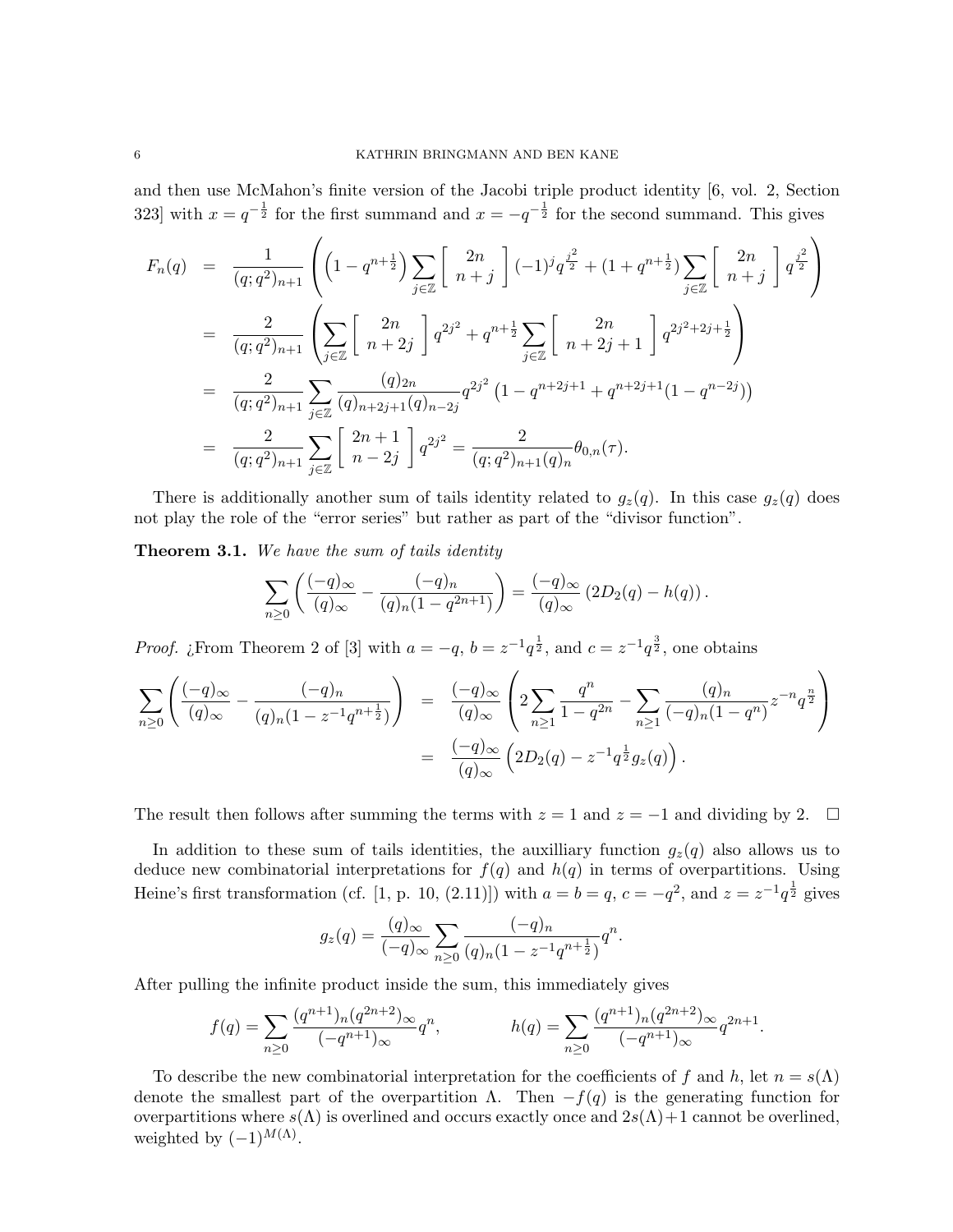Similarly, writing  $2n + 1 = n + (n + 1)$ , we see that  $h(q)$  is the generating function for overpartitions for which  $s(\Lambda)$  is overlined and occurs precisely once, a non-overlined part of size  $s(\Lambda) + 1$  must occur, and  $2s(\Lambda) + 1$  cannot be overlined, again weighted by  $(-1)^{M(\Lambda)}$ .

### 4. Values of zeta functions at negative integers

We will use Theorem 1.1 to establish Theorem 1.2 here.

*Proof of Theorem 1.2.* This proof will follow analogously to that of Zagier [8, Theorem 3] so we will give a brief argument for  $(1.7)$  and leave the details of  $(1.8)$  to the reader. We first note that

$$
\frac{\theta_0(q)}{(q)_{\infty}(q;q^2)_{\infty}} = \frac{(-q)_{\infty}^2(-q^2;q^2)_{\infty}^3}{(-q^4;q^4)_{\infty}^2}
$$

and hence vanishes to infinite order as  $q \to -1$ . We next replace q by  $-e^{-t}$  and define  $a(n)$  and  $b(n)$  by the asymptotic expansions as  $t \to 0$  given by

$$
-\sum_{n\geq 0} \frac{\theta_{0,n}(-e^{-t})}{(-e^{-t};-e^{-t})_n(-e^{-t};e^{-2t})_{n+1}} = \sum_{n\geq 0} a(n)t^n,
$$
  

$$
-h(-e^{-t}) := \sum_{\mathbf{a}\subset O_K} e^{-t\mathcal{N}(\mathbf{a})} \sim \sum_{n\geq 0} b(n)t^n.
$$

By Theorem 1.1 we have  $a(n) = b(n)$  for every  $n \geq 0$ . We then integrate to obtain

$$
-\int_0^\infty h(-e^{-t})t^{s-1}dt = \sum_{\mathbf{a}\subset O_K}\int_0^\infty e^{-t\mathcal{N}(\mathbf{a})}t^{s-1}dt = \Gamma(s)\sum_{\mathbf{a}\subset O_K}\mathcal{N}(\mathbf{a})^{-s} = \Gamma(s)\zeta_K(s).
$$

The residue at  $s = -n$  is hence given by  $\frac{(-1)^n}{n!} \zeta_K(-n)$ . However, for any N fixed we have

$$
-\int_0^\infty h(-e^{-t})t^{s-1}dt = \int_0^\infty \left(\sum_{0 \le n < N} b(n)t^n + O(t^N)\right)t^{s-1}dt = \sum_{0 \le n < N} \frac{b(n)}{s+n} + H(s),
$$

where  $H(s)$  is holomorphic for  $\text{Re}(s) > -N$ , so that for  $n < N$  the residue at  $s = -n$  is  $b(n)$ .  $\Box$ 

#### **REFERENCES**

- [1] G. Andrews, q-Series: Their Development and Application in Analysis, Number Theory, Combinatorics, Physics, and Computer Algebra, CBMS Regional Conference Series in Mathematics, no. 66, Amer. Math. Soc. , Providence, RI, pp. 130, 1986.
- [2] G. Andrews, F. Dyson, and D. Hickerson, Partitions and indefinite quadratic forms, Invent. Math. 91 (1988), pages 391-407.
- [3] G. Andrews, J. Jimenez-Urroz, K. Ono, q-series identities and values of certain L-functions, Duke Math. J. 108 (2001), pages 395–419.
- [4] K. Bringmann, B. Kane, Multiplicative q-hypergeometric series arising from real quadratic fields, preprint, arxiv:0812.4397.
- [5] K. Ono, Web of modularity: Arithmetic of the coefficients of modular forms and q-series, CBMS Regional Conference Series in Mathematics, no. 102, Amer. Math. Soc., Providence, RI, 2003.
- [6] P. A. MacMahon, Combinatory Analysis vol. I, II. Cambridge Univ. Press, 1915. Reprinted by Chelsea, New York, 1960.
- [7] S. Ramanujan, The lost notebook and other unpublished papers, Narosa, New Delhi, 1988.
- [8] D. Zagier, Vassiliev invariants and a strange identity related to the Dedekind eta-function, Topology 40 (2001), pages 945–960.